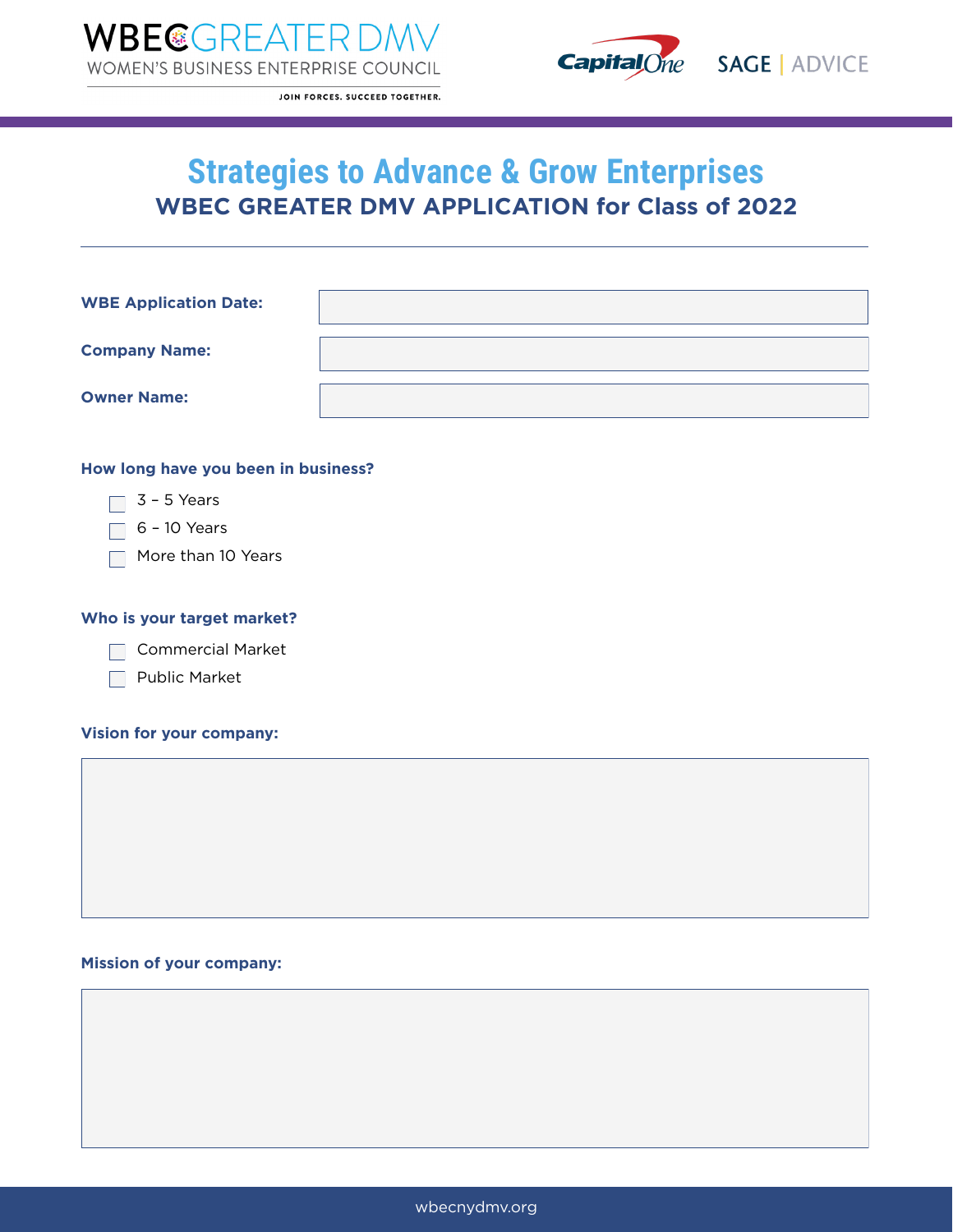

JOIN FORCES. SUCCEED TOGETHER.

# **Strategies to Advance & Grow Enterprises WBEC GREATER DMV APPLICATION for Class of 2022**

## **Please provide Profits and Gross Revenues for the years indicated**

(Please indicate "\$0.00" or "- \$0.00" where applicable)



**Please rank the following challenges** (1 – most challenging, 6 – least challenging)

| Cash Flow<br>1                                         |  |  |
|--------------------------------------------------------|--|--|
| <b>Access to Capital</b><br>1                          |  |  |
| Access to people resources (check all that apply)<br>1 |  |  |
| Employees                                              |  |  |
| Lawyer                                                 |  |  |
| Accountant/CPA                                         |  |  |
| Insurance Advisory Board                               |  |  |
| Mentor/Coach/Accountability Partner                    |  |  |
| Branding/Marketing/Selling<br>1                        |  |  |
| Contracts<br>1                                         |  |  |
| Strategy<br>1                                          |  |  |
| Other (Please comment below)<br>1                      |  |  |
|                                                        |  |  |